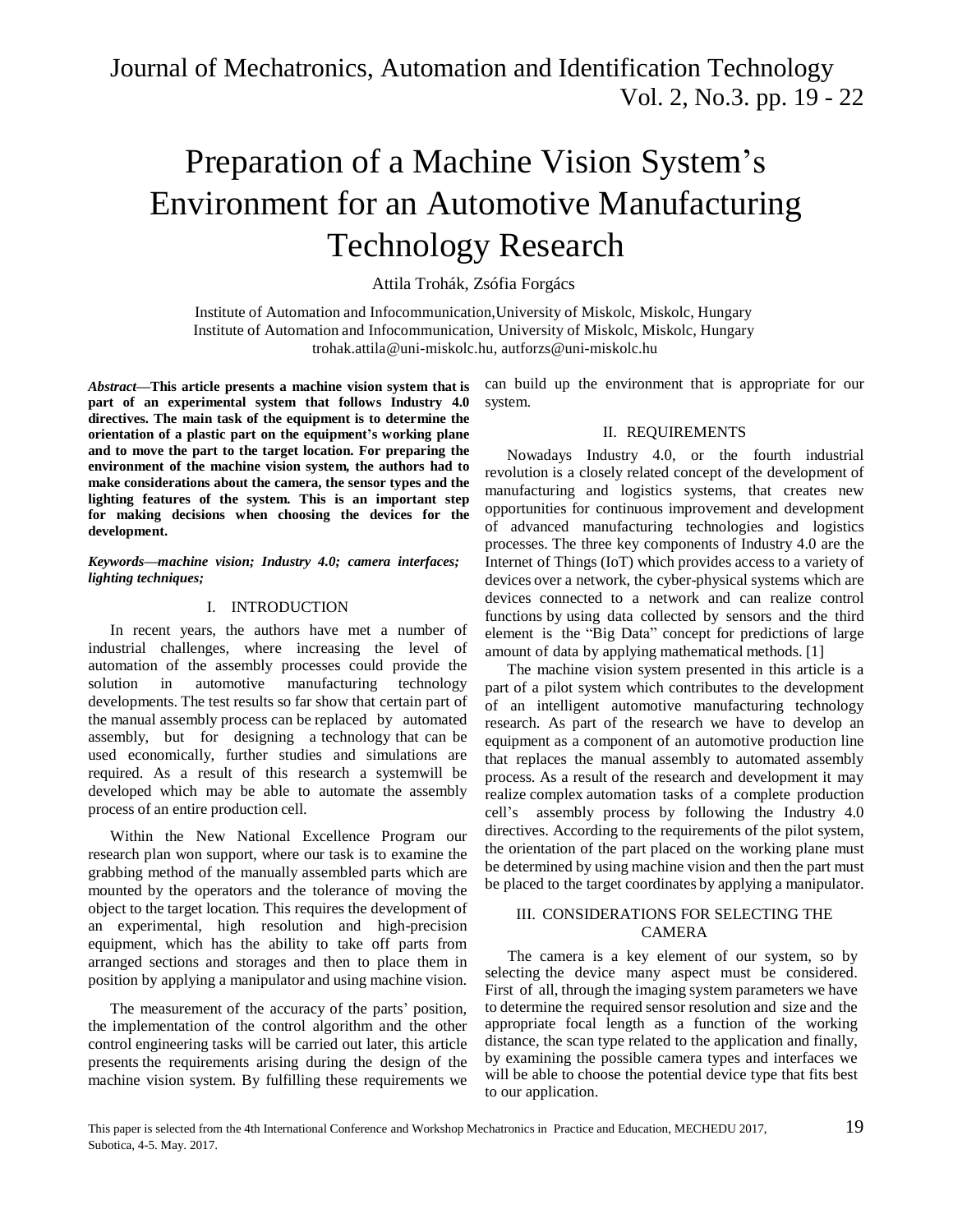#### *A. The imaging system parameters*

For choosing the camera we determine firstly the imaging system parameters which are the sensor resolution, sensor size and the focal length. Figure 1. is for understanding the meaning of these parameters



Fig. 1. The imaging system parameters [2]

Sensor resolution (1) represents the number of pixel rows and pixel columns in the camera sensor, the sensor size (2) means the physical area of the sensor array. The working distance (3) is the distance between the lens of the camera and the workpiece under investigation. Feature resolution (4) shows the amount of smallest object detail that can be distinguished and reproduced by the imaging system. The field of view (FOV) is the size of the area under investigation by the camera, which is determined by the horizontal and vertical dimensions of the area. [2]

Camera sensors contain two-dimensional arrays of pixels which detect the intensity of light, after these measurement data can be transmitted serially or parallel through an output register to the processing unit. We can determine the necessary sensor resolution by using the measured smallest feature size of the observed object and the field of view. By using the same measurement unit for the two parameters and by selecting the largest value of the horizontal and vertical dimensions we can use the following formula to determine the necessary sensor resolution [2]:

$$
minimum sensor resolution = \frac{FOV}{feature\ resolution} \qquad (1)
$$

In our case the greater dimension of the field of view will be adjusted to 500 mm, the smallest feature size of the observed object is 2.5 mm, so the larger component of the necessary sensor resolution's size is 400 pixels. Among the products that we checked the smallest sensor resolution was 640x480 pixels, that is appropriate for our application. The working distance, the sensor size and the field of view also affect the focal length, according to the following formula.

$$
focal length = sensor size * \frac{working distance}{FOV}
$$
 (2)

For determining the focal length of the lens and the sensor size helps Figure 2.



Fig. 2. Determining focal length and sensor size [2]

Since the lenses are only available with certain standard focal length (e.g. 6 mm, 9 mm, 12,5 mm), so after choosing the device we will have to adjust the working distance to get the part under inspection in focus. As the lens with short focal length can cause high distortion, if the application is sensitive to image distortion, increasing the working distance and applying cameras containing lens with higher focal length may eliminate this problem. [2] The sensor size also will be known after selecting the device, so the tuning of the parameters above of the system will be realized later, by considering the equation (2).

#### *B. Methods of image recording*

After determining the imaging system parameters, it is worth examining the typical scan types to make the ideal choice of the different image recording methods. There are basically two different technologies, the area scan and the line scan cameras. The area scan cameras acquire an area, so multiple rows and columns of pixels at one time. In case of line scan cameras the scanning method works line by line, so only one line of pixels will be scanned at a time, providing by this a faster acquisition. Of course, this method requires further processing tasks for fitting together the pixel rows, so for building the whole image. The line scan cameras proved useful in applications where the object under investigation performs movement in the system (e.g. on conveyor belts). Summarizing, the disadvantage of the area scan cameras compared with the line scan devices is that slower scanning speed is available to them, however, they cost less and their use requires less processing tasks than the other technology. Although line scan cameras are more expensive and by using them further processing required for building the image, but they provide faster acquisition and can be applied for recording object at higher speeds too. [2] In case of the application developed by us, the investigated parts do not move during the observation period, furthermore, our application is not time- critical, so the area scan technology fulfills our needs.

*C. Camera interfaces and sensor types*

Two types of camera interfaces can be distinguished: analog and digital interfaces. The output video signals of the analog cameras are continuously variable voltage signals. Most common standard formats of the analog cameras are RS-170, NTSC, CCIR and PAL.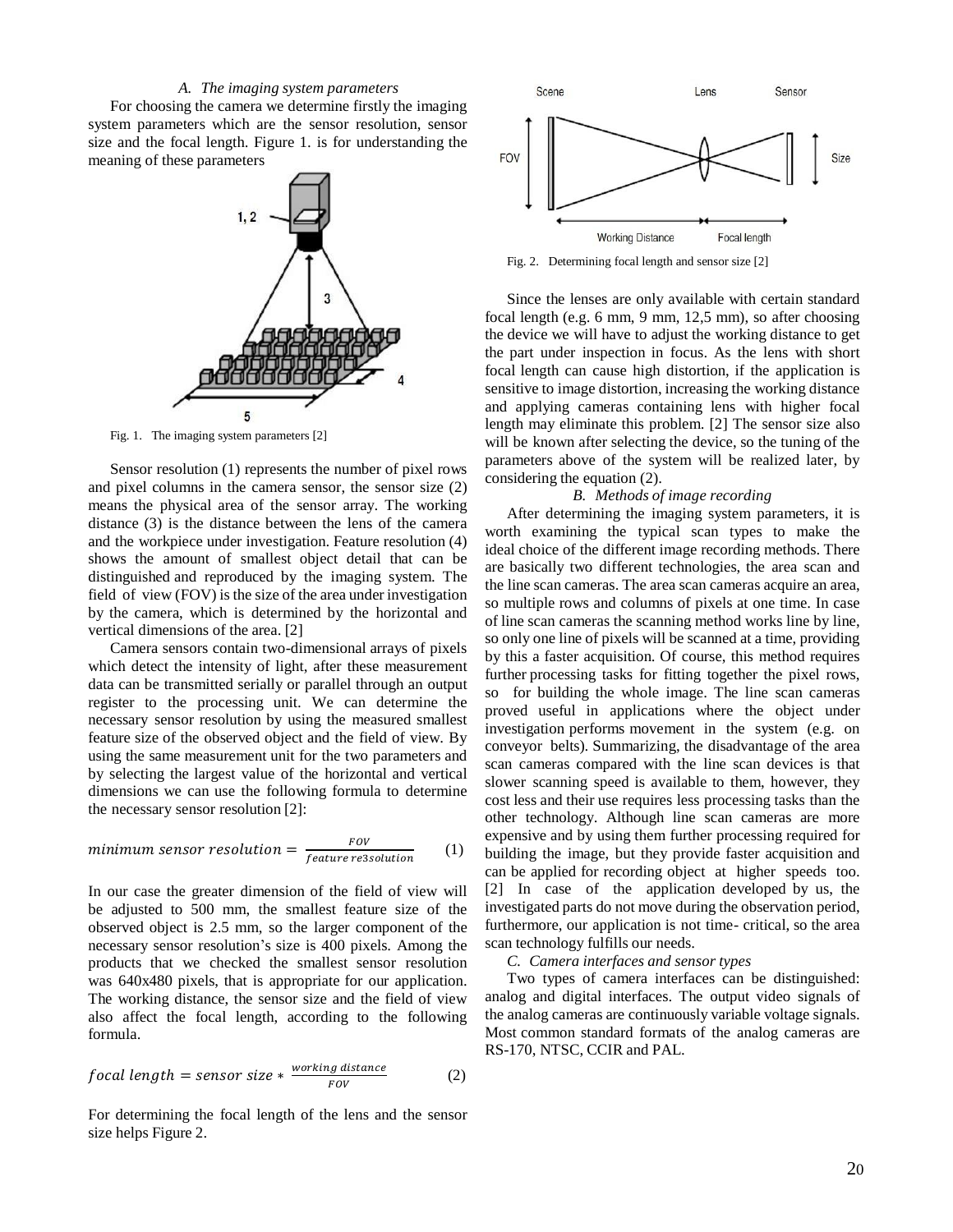Most low-end analog cameras has the quality limitation of interlaced scanning, where the image is split into odd and even lines of fields, then the scanning method follows among them alternately, with some time delay, and finally, the two sides will be put together, thereby displaying the image appears to be continuous. The disadvantage of this technology that in case of fast-moving object there is a smaller delay between the two image scanning processes, which blurs the captured image. The progressive scan method can eliminate this problem, where instead of scanning and concatenating separate parts of the image, the entire image will be scanned. Progressive scan using devices are typically used in applications where the object under investigation performs motion. [3, 4] Although the progressive scan technology is not typical of standard analog cameras, but there are solutions where the full-frame scanning is adjustable via software instead of part by part scanning, thereby eliminating the blurring of the image. [2]

Most cameras of machine vision systems use digital interface. These devices transmit the image as digital data to the processing unit. [5] The most common digital camera interfaces are Camera Link and the IEEE 1394 (FireWire) standards, furthermore, it is worth to mention the nonstandard parallel interface. The parallel interface provides a wide range of acquisition speeds, image sizes and pixel depths, but the cabling of the devices supported this interface may represents a very complex task. The IEEE 1394 standard provides a simple daisy cabling, but offers slower data transfer rate. The Camera Link standard was developed by a consortium of several companies. This standard provides high data transfer rate, uniform cables and interface, but not more than 10 meters of cable length can be applied with it. [2]

Overall, by comparing the two camera types it can be stated that the analog cameras are cheaper and allow simpler cabling, but their product range of market is much poorer and also potentially lower image quality can be achieved by applying them. In addition, digital cameras can be used in imaging applications with the requirement of high speed, high pixel depth and large image sizes, they can be controlled programmable and using them leads less image noise compared to analog cameras. [2] The observable parts in our pilot system are black colored plastic buttons with white captions included by dashboard panels shown in Figure 3.



Fig. 3. The investigated parts in the experiments

A low-cost, monochrome analog camera could be an appropriate choice for most beginner machine vision applications, as well as in our case, since the investigation of the colors are not necessary for us, and because we observe the part with the camera after it has arrived to the working plane, so it will no longer perform high-speed motion.

Basically there are two technologies of sensors which is worth to mention, the CCD (Charge-Coupled Device) and the CMOS (Complementary Metal Oxide Semiconductor) sensors. In most machine vision systems cameras with CCD

sensors are used. [5] In this case the sensor is a silicon chip that contains photodiodes which are suitable for charge storing and its surface is divided into pixels. To each pixels connects a single electrode. An external clock signal generator circuit shifts the charge packets down the line, pixel by pixel and row by row. Finally, perpendicular to the shift's direction, the packages converted to voltage signal get to the input of the image processing unit through an external amplifier and an analog/digital converter circuit. CCD cameras are available in many different formats, resolution and sensitivity. [6]

In case of CMOS sensors there is no need for charge coupling, each picture element has an amplifier to amplify the charges pixel by pixel, rather than line by line. This may be useful for time-critical applications, where only a certain part of the image becomes relevant. The advantages of CMOS sensors against CCD sensors are the lower production costs and lower power consumption, which have replaced charge- coupled devices in most applications. [6]

## IV. LIGHTING FEATURES OF THE MACHINE VISION SYSTEM

The critical first step of each machine vision application is to set up the appropriate environment. After examining the parameters of the imaging device, we must carefully consider the light source and lighting technique to use in our system, because lighting poses the developer to a critical decision by any machine vision application.

*A. Types of the light source*

The illumination is a critical issue for all camera-based application. At the most basic level, generally it can be stated that we will have "enough" light for recording a good quality image, but we need to think about the orientation, geometry and light color in order to highlight the relevant details and minimize those parts of the image that restrict the image processing (e.g. glares). [5] The light sources commonly used in machine vision are fluorescent, quartz halogen, LED (Light Emitting Diode), metal halide (mercury), and xenon. Fluorescent, quartz halogen, and LED light sources are used the most widely, especially in small and medium-sized machine vision systems. Metal halide and xenon are more typically used in large-scale applications where there is need of a very bright light source. Figure 4. shows the advantages and disadvantages of fluorescent, quartz halogen, and LED lighting source types. [7]